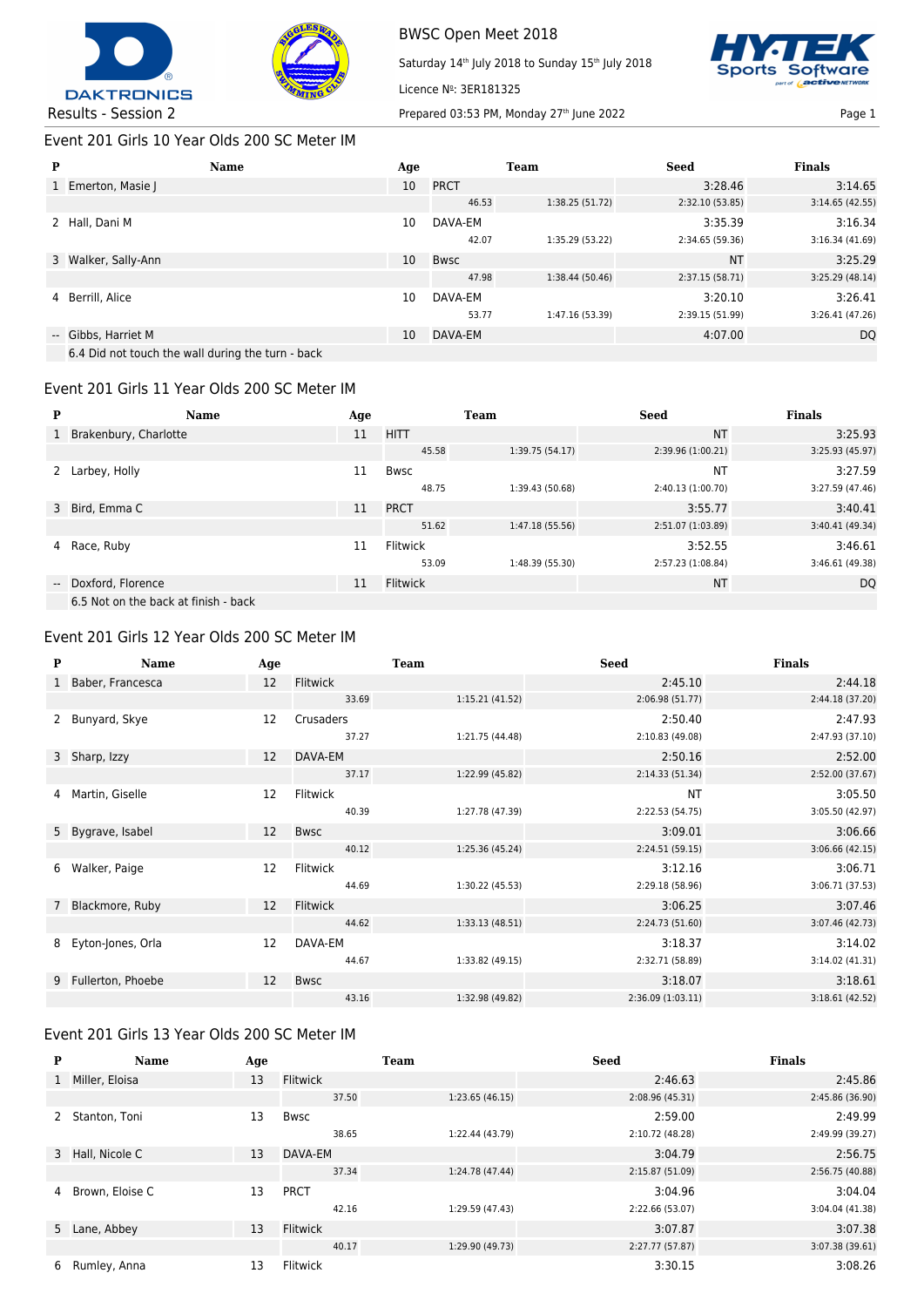



Saturday 14<sup>th</sup> July 2018 to Sunday 15<sup>th</sup> July 2018



|   | .<br>---------   |     |                 |                 |                 |                 |
|---|------------------|-----|-----------------|-----------------|-----------------|-----------------|
| P | <b>Name</b>      | Age |                 | <b>Team</b>     | <b>Seed</b>     | <b>Finals</b>   |
|   |                  |     | 40.17           | 1:27.41 (47.24) | 2:26.66 (59.25) | 3:08.26 (41.60) |
|   | 7 Ryall, Shannon | 13  | <b>Flitwick</b> |                 | 3:15.26         | 3:14.49         |
|   |                  |     | 44.23           | 1:34.98 (50.75) | 2:31.48 (56.50) | 3:14.49(43.01)  |
|   | 8 Ryall, Ruby    | 13  | <b>Flitwick</b> |                 | 3:14.77         | 3:17.47         |
|   |                  |     | 47.65           | 1:37.60 (49.95) | 2:34.68 (57.08) | 3:17.47 (42.79) |

Licence Nº: 3ER181325

# Event 201 Girls 14 Year Olds 200 SC Meter IM

| P | <b>Name</b>         | Age |                 | Team            | <b>Seed</b>     | <b>Finals</b>   |
|---|---------------------|-----|-----------------|-----------------|-----------------|-----------------|
|   | 1 Andrews, Rachel   | 14  | <b>Bwsc</b>     |                 | 2:36.99         | 2:36.78         |
|   |                     |     | 32.83           | 1:14.50(41.67)  | 1:59.78 (45.28) | 2:36.78 (37.00) |
|   | Thomas, Bethan      | 14  | DAVA-EM         |                 | 2:41.39         | 2:39.16         |
|   |                     |     | 34.78           | 1:16.83(42.05)  | 2:02.66 (45.83) | 2:39.16 (36.50) |
|   | 3 Porzio, Isabella  | 14  | <b>DUBT</b>     |                 | 2:38.47         | 2:41.72         |
|   |                     |     | 36.25           | 1:19.03 (42.78) | 2:06.10(47.07)  | 2:41.72 (35.62) |
| 4 | Ubaviciute, Andre   | 14  | <b>SLCC</b>     |                 | 2:45.90         | 2:51.35         |
|   |                     |     | 41.02           | 1:24.65 (43.63) | 2:13.49 (48.84) | 2:51.35 (37.86) |
|   | 5 Dickman, Olivia   | 14  | <b>Bwsc</b>     |                 | 2:55.31         | 2:55.27         |
|   |                     |     | 37.71           | 1:21.94 (44.23) | 2:13.83(51.89)  | 2:55.27 (41.44) |
| 6 | Phillips, Madeleine | 14  | <b>Flitwick</b> |                 | 2:58.81         | 3:00.55         |
|   |                     |     | 43.16           | 1:26.63(43.47)  | 2:19.33 (52.70) | 3:00.55 (41.22) |
|   | 7 Schofield, Emma   | 14  | <b>Flitwick</b> |                 | 2:56.19         | 3:01.52         |
|   |                     |     | 39.75           | 1:26.63(46.88)  | 2:21.22 (54.59) | 3:01.52 (40.30) |
| 8 | Nicolaides, Helena  | 14  | Bwsc            |                 | 3:05.95         | 3:03.44         |
|   |                     |     | 37.70           | 1:27.77 (50.07) | 2:22.44 (54.67) | 3:03.44 (41.00) |

# Event 201 Girls 15 Year Olds 200 SC Meter IM

| P            | <b>Name</b>        | Age |             | <b>Team</b>     | <b>Seed</b>     | <b>Finals</b>   |
|--------------|--------------------|-----|-------------|-----------------|-----------------|-----------------|
| $\mathbf{1}$ | Mason, Rhea        | 15  | <b>Bwsc</b> |                 | 2:41.28         | 2:38.67         |
|              |                    |     | 34.78       | 1:14.36 (39.58) | 2:03.80 (49.44) | 2:38.67 (34.87) |
|              | Cheeseright, Katie | 15  | <b>Bwsc</b> |                 | 2:38.68         | 2:46.99         |
|              |                    |     | 35.19       | 1:15.90 (40.71) | 2:09.30 (53.40) | 2:46.99 (37.69) |
|              | 3 Thompson, Imogen | 15  | Flitwick    |                 | 2:50.18         | 2:48.42         |
|              |                    |     | 36.34       | 1:21.42 (45.08) | 2:10.19(48.77)  | 2:48.42 (38.23) |
| 4            | Fowler, Olivia     | 15  | Flitwick    |                 | 2:46.28         | 2:51.41         |
|              |                    |     | 38.72       | 1:23.13(44.41)  | 2:14.44 (51.31) | 2:51.41 (36.97) |
|              | 5 Dickson, Holly L | 15  | <b>PRCT</b> |                 | 2:51.49         | 2:54.05         |
|              |                    |     | 39.08       | 1:26.55 (47.47) | 2:14.31(47.76)  | 2:54.05 (39.74) |
| 6            | Hughes, Cara L     | 15  | <b>PRCT</b> |                 | 2:56.25         | 3:06.35         |
|              |                    |     | 44.28       | 1:31.74 (47.46) | 2:24.97 (53.23) | 3:06.35 (41.38) |

# Event 201 Girls 16 & Over 200 SC Meter IM

| <b>Name</b>    | Age |      | Team  |                | <b>Seed</b>     | <b>Finals</b>   |
|----------------|-----|------|-------|----------------|-----------------|-----------------|
| Thomas, Lauren | 16  | Bwsc |       |                | 2:34.08         | 2:34.55         |
|                |     |      | 32.03 | 1:11.39(39.36) | 1:59.23 (47.84) | 2:34.55 (35.32) |
| Thomas, Beth   | 16  | Bwsc |       |                | 2:37.06         | 2:41.75         |
|                |     |      | 34.59 | 1:16.69(42.10) | 2:06.60 (49.91) | 2:41.75 (35.15) |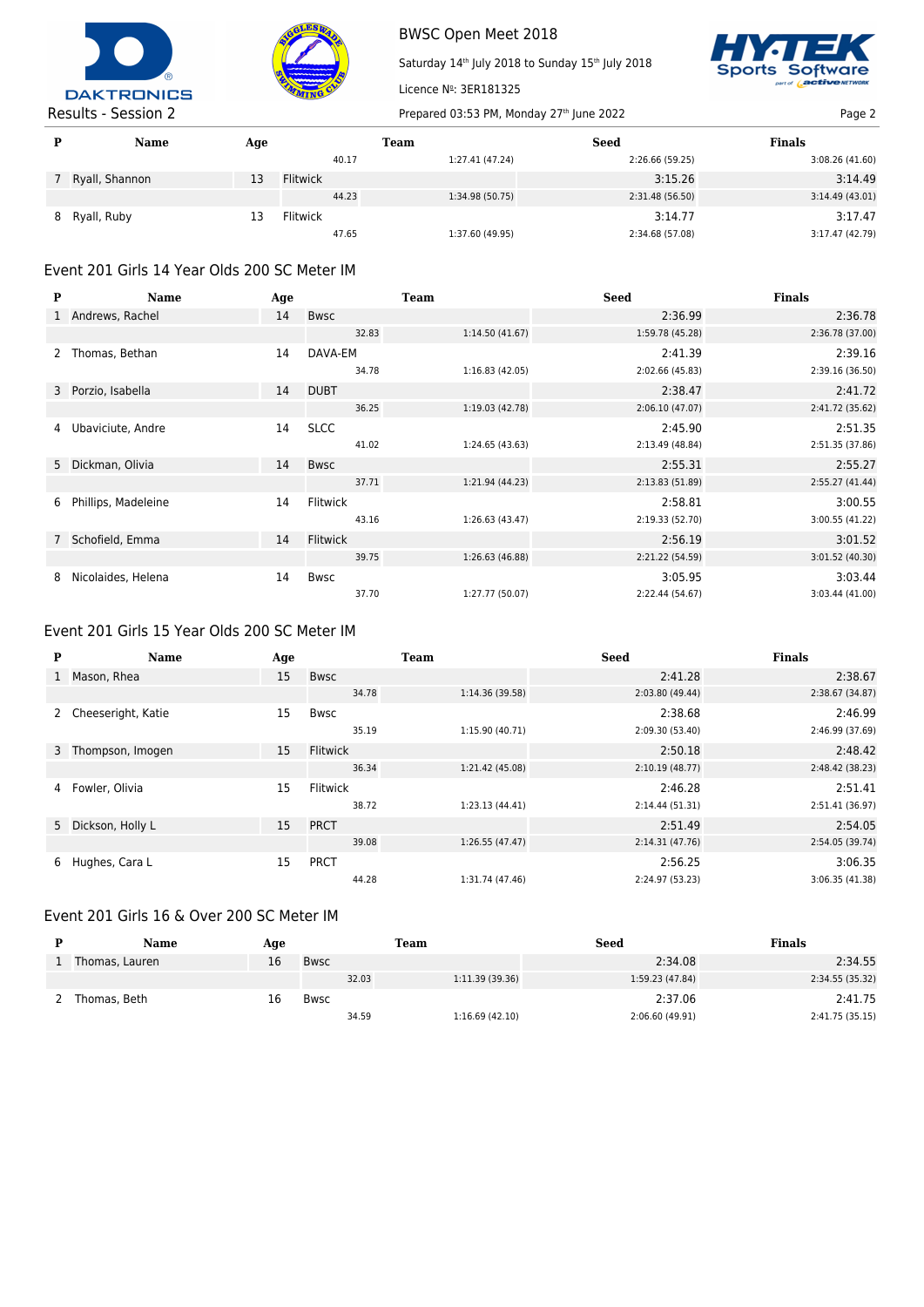



Saturday 14<sup>th</sup> July 2018 to Sunday 15<sup>th</sup> July 2018 Licence Nº: 3ER181325



# Event 202 Boys 10 Year Olds 100 SC Meter Breaststroke

| P                      | Name<br>Age Team    | Seed      | <b>Finals</b>             |
|------------------------|---------------------|-----------|---------------------------|
| 1 Johnson, Liam        | 10 Flitwick 1:56.74 |           | 1:56.40                   |
|                        |                     |           | 54.68 1:56.40 (1:01.72)   |
| 2 MacDonald, Archibald | 10 PRCT             | 2:03.16   | 2:00.13                   |
|                        |                     |           | 57.77 2:00.13 (1:02.36)   |
| 3 Sherwani, Oscar      | 10 Flitwick         | <b>NT</b> | 2:08.08                   |
|                        |                     |           | 1:02.26 2:08.08 (1:05.82) |
| -- Baber, Joseph       | 10 Flitwick 1:59.40 |           | <b>DQ</b>                 |

7.5 Executed alternating or downward butterfly kicks (except after start or turn as in SW

#### Event 202 Boys 11 Year Olds 100 SC Meter Breaststroke

| P | <b>Name</b>       | Age | <b>Team</b>     | <b>Seed</b> | <b>Finals</b>     |
|---|-------------------|-----|-----------------|-------------|-------------------|
| 1 | Gnjatovic, Luka   | 11  | Bwsc            | 1:42.85     | 1:39.42           |
|   |                   |     |                 | 48.68       | 1:39.42 (50.74)   |
| 2 | Vesztrocy, Joe    | 11  | Flitwick        | 1:51.56     | 1:50.29           |
|   |                   |     |                 | 53.98       | 1:50.29 (56.31)   |
| 3 | Shaw, Harrison    | 11  | <b>Flitwick</b> | 1:56.57     | 1:52.34           |
|   |                   |     |                 | 52.73       | 1:52.34(59.61)    |
| 4 | Smeaton, Kye L    | 11  | <b>PRCT</b>     | <b>NT</b>   | 1:53.62           |
|   |                   |     |                 | 54.71       | 1:53.62 (58.91)   |
|   | 5 Robbins, George | 11  | DAVA-EM         | 1:50.23     | 1:57.96           |
|   |                   |     |                 | 56.09       | 1:57.96 (1:01.87) |

# Event 202 Boys 12 Year Olds 100 SC Meter Breaststroke

| D | <b>Name</b>       | Age | <b>Team</b>     | <b>Seed</b> | <b>Finals</b>     |
|---|-------------------|-----|-----------------|-------------|-------------------|
|   | MacDonald, Jack H | 12  | <b>PRCT</b>     | 1:35.13     | 1:33.20           |
|   |                   |     |                 | 44.85       | 1:33.20 (48.35)   |
|   | Morrell, Jake     | 12  | <b>Bwsc</b>     | 1:51.93     | 1:47.68           |
|   |                   |     |                 | 50.41       | 1:47.68 (57.27)   |
| 3 | Belcher, Guido    | 12  | <b>Flitwick</b> | 1:58.81     | 1:56.99           |
|   |                   |     |                 | 54.60       | 1:56.99 (1:02.39) |

# Event 202 Boys 13 Year Olds 100 SC Meter Breaststroke

| $\mathbf{P}$                                                                                                                                                                                                                   | <b>Name</b> | Age Team           | Seed      | <b>Finals</b>         |
|--------------------------------------------------------------------------------------------------------------------------------------------------------------------------------------------------------------------------------|-------------|--------------------|-----------|-----------------------|
| 1 Mead, Billy                                                                                                                                                                                                                  |             | 13 DUBT            | 1:26.37   | 1:26.54               |
|                                                                                                                                                                                                                                |             |                    |           | 41.82 1:26.54 (44.72) |
| 2 Turner, Lenny                                                                                                                                                                                                                | 13          | Bwsc               | 1:28.42   | 1:29.19               |
|                                                                                                                                                                                                                                |             |                    |           | 42.24 1:29.19 (46.95) |
| 3 Roberts, Ryan S                                                                                                                                                                                                              |             | 13 PRCT            | 1:29.49   | 1:31.93               |
|                                                                                                                                                                                                                                |             |                    |           | 43.41 1:31.93 (48.52) |
| 4 Parmar, Prem                                                                                                                                                                                                                 | 13          | Flitwick           | 1:28.84   | 1:31.94               |
|                                                                                                                                                                                                                                |             |                    |           | 44.06 1:31.94 (47.88) |
| 5 Natawidjaja, Matthew                                                                                                                                                                                                         |             | 13 DAVA-EM 1:37.43 |           | 1:32.33               |
|                                                                                                                                                                                                                                |             |                    |           | 43.84 1:32.33 (48.49) |
| 6 Martindale, Ben                                                                                                                                                                                                              | 13          | DAVA-EM 1:48.23    |           | 1:35.22               |
|                                                                                                                                                                                                                                |             |                    |           | 45.34 1:35.22 (49.88) |
| 7 Raynham, Max                                                                                                                                                                                                                 |             | 13 Bwsc            | 1:35.19   | 1:38.95               |
|                                                                                                                                                                                                                                |             |                    |           | 46.65 1:38.95 (52.30) |
| -- Otah, Aaron H                                                                                                                                                                                                               | 13          | <b>PRCT</b>        | <b>NT</b> | DQ                    |
| 7.0. A successive contract to a street decomposition of the second contract of the second state of the second state of the second state of the second state of the second state of the second state of the second state of the |             |                    |           |                       |

7.2 Arm movements not simultaneous or not on the same horizontal plane

#### Event 202 Boys 14 Year Olds 100 SC Meter Breaststroke

| D  | Name               | Age | <b>Team</b> | <b>Seed</b> | <b>Finals</b>   |
|----|--------------------|-----|-------------|-------------|-----------------|
| Ŧ. | Neo, Ashton        | 14  | Crusaders   | 1:19.31     | 1:19.02         |
|    |                    |     |             | 37.86       | 1:19.02(41.16)  |
| 2  | Watson, Tyler      | 14  | Flitwick    | 1:23.26     | 1:21.21         |
|    |                    |     |             | 39.32       | 1:21.21 (41.89) |
|    | 3 Crowther, Oliver | 14  | <b>Bwsc</b> | 1:27.77     | 1:30.14         |
|    |                    |     |             | 41.05       | 1:30.14 (49.09) |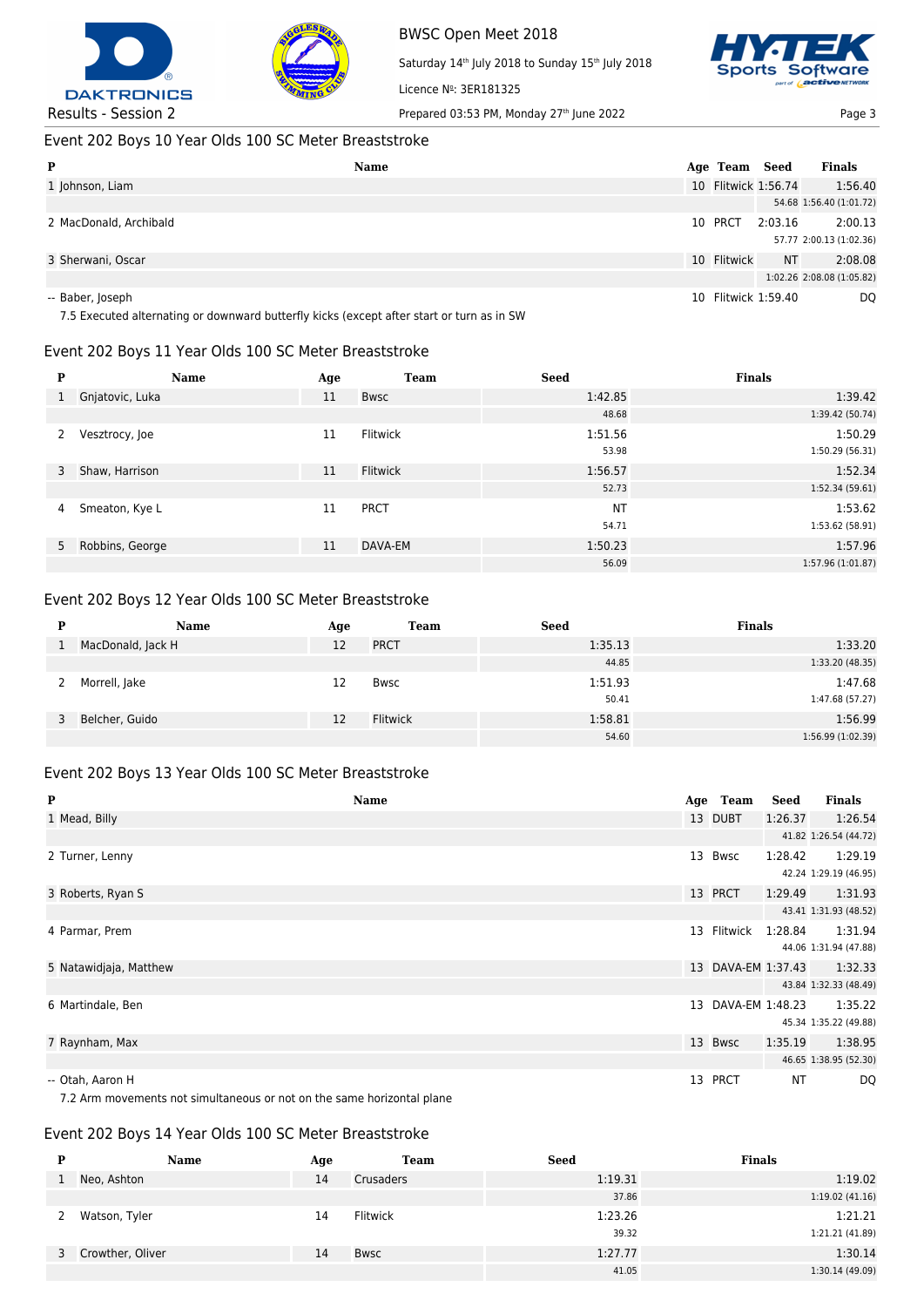



Saturday 14<sup>th</sup> July 2018 to Sunday 15<sup>th</sup> July 2018 Licence Nº: 3ER181325 Results - Session 2 Prepared 03:53 PM, Monday 27<sup>th</sup> June 2022 Page 4



**P Name Age Team Seed Finals** 4 Holmes, Adam 1:36.24 1:36.24 1:36.24 1:36.24 1:34.84 44.44 1:34.84 (50.40)

## Event 202 Boys 15 Year Olds 100 SC Meter Breaststroke

| P | Name               | Age | <b>Team</b> | <b>Seed</b> | <b>Finals</b>   |
|---|--------------------|-----|-------------|-------------|-----------------|
|   | Robins, Will       | 15  | Bwsc        | 1:11.80     | 1:12.95         |
|   |                    |     |             | 34.97       | 1:12.95 (37.98) |
| 2 | McFarland, Edward  | 15  | Flitwick    | 1:19.25     | 1:18.89         |
|   |                    |     |             | 37.94       | 1:18.89(40.95)  |
| 3 | Bunyard, Finn      | 15  | Crusaders   | 1:19.90     | 1:18.91         |
|   |                    |     |             | 37.90       | 1:18.91(41.01)  |
| 4 | Lillywhite, Austin | 15  | Bwsc        | 1:17.90     | 1:20.31         |
|   |                    |     |             | 37.77       | 1:20.31 (42.54) |

#### Event 202 Boys 16 & Over 100 SC Meter Breaststroke

| P                | <b>Name</b>       | Age | <b>Team</b>     | <b>Seed</b> | <b>Finals</b>   |
|------------------|-------------------|-----|-----------------|-------------|-----------------|
| $\left  \right $ | McFarland, James  | 17  | <b>Flitwick</b> | 1:11.25     | 1:13.81         |
|                  |                   |     |                 | 34.81       | 1:13.81 (39.00) |
| $\mathbf{2}$     | Titchener, Nick   | 42  | <b>Bwsc</b>     | 1:13.59     | 1:14.56         |
|                  |                   |     |                 | 35.51       | 1:14.56 (39.05) |
|                  | 3 Graci, Raffaele | 17  | <b>PRCT</b>     | 1:12.52     | 1:16.21         |
|                  |                   |     |                 | 35.38       | 1:16.21(40.83)  |
| 4                | Rayner, Ben       | 16  | Flitwick        | 1:17.52     | 1:17.72         |
|                  |                   |     |                 | 36.17       | 1:17.72 (41.55) |
|                  | 5 Cummins, Philip | 17  | <b>Flitwick</b> | 1:23.75     | 1:22.56         |
|                  |                   |     |                 | 38.61       | 1:22.56 (43.95) |
| 6                | Allen, Thomas     | 22  | Flitwick        | 1:20.03     | 1:23.81         |
|                  |                   |     |                 | 39.53       | 1:23.81 (44.28) |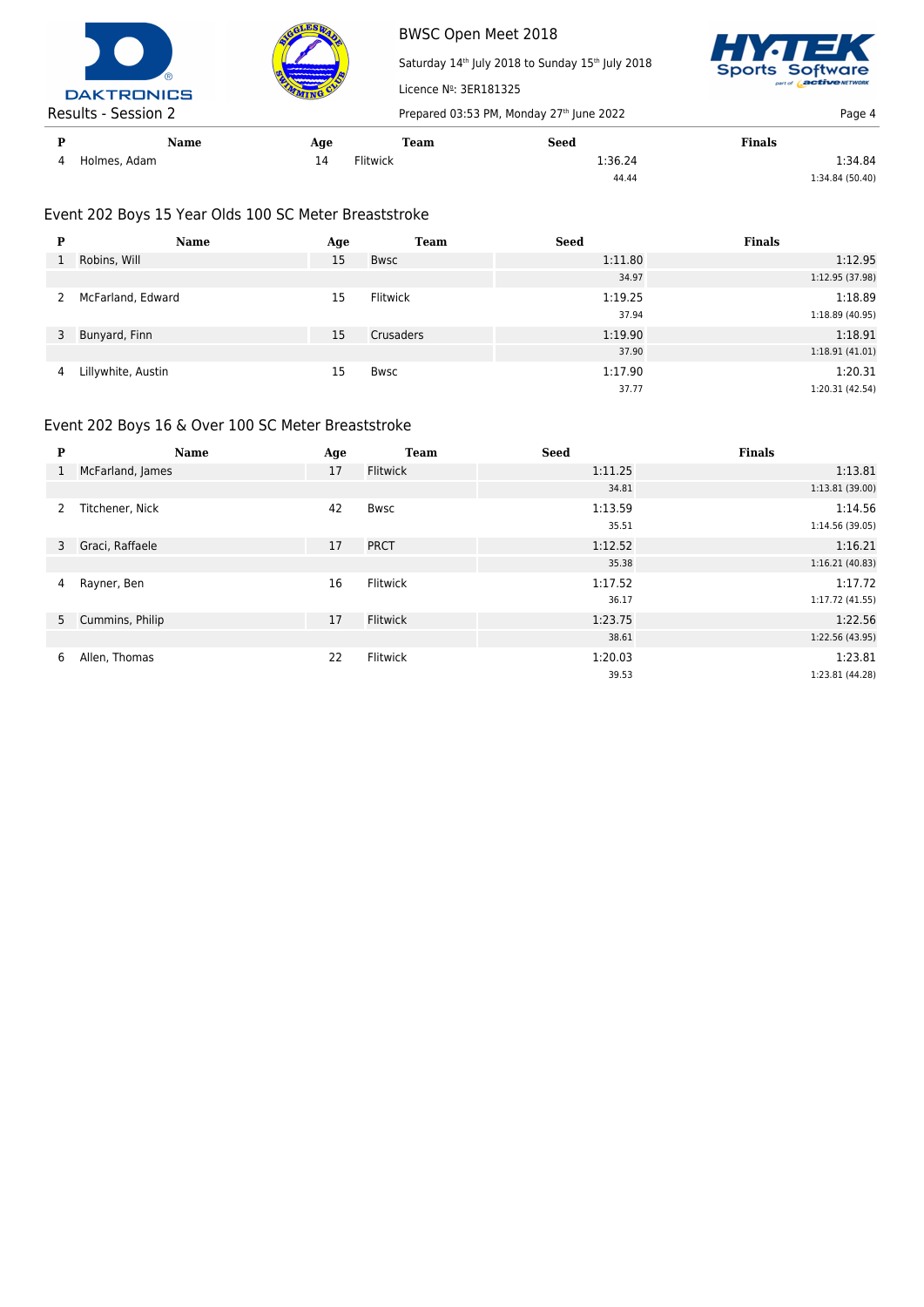



BWSC Open Meet 2018 Saturday 14<sup>th</sup> July 2018 to Sunday 15<sup>th</sup> July 2018



Results - Session 2 Prepared 03:53 PM, Monday 27<sup>th</sup> June 2022 Page 5

Event 203 Girls 10 Year Olds 100 SC Meter Butterfly

| P            | Name                | Age | <b>Team</b> | <b>Seed</b> | <b>Finals</b>     |
|--------------|---------------------|-----|-------------|-------------|-------------------|
| $\mathbf{1}$ | Hall, Dani M        | 10  | DAVA-EM     | 1:43.21     | 1:39.93           |
|              |                     |     |             | 44.13       | 1:39.93 (55.80)   |
| 2            | Emerton, Masie J    | 10  | <b>PRCT</b> | 1:40.24     | 1:41.80           |
|              |                     |     |             | 47.02       | 1:41.80 (54.78)   |
|              | 3 Grindrod, Grace M | 10  | DAVA-EM     | 2:06.86     | 1:48.50           |
|              |                     |     |             | 47.93       | 1:48.50 (1:00.57) |
| 4            | McLeod, Eleanor J   | 10  | <b>PRCT</b> | <b>NT</b>   | 1:59.21           |
|              |                     |     |             | 57.18       | 1:59.21 (1:02.03) |
|              | 5 Gibbs, Harriet M  | 10  | DAVA-EM     | 1:50.23     | 1:59.46           |
|              |                     |     |             | 55.13       | 1:59.46 (1:04.33) |

Licence Nº: 3ER181325

# Event 203 Girls 11 Year Olds 100 SC Meter Butterfly

| P                 | Name |  | <b>Age Team Seed Finals</b> |  |
|-------------------|------|--|-----------------------------|--|
| -- Stanton, Aimee |      |  | 11 Bwsc NT DO               |  |
| $\overline{a}$    |      |  |                             |  |

8.2 Arms not brought forward simultaneously or arms not brought forward over water

#### Event 203 Girls 12 Year Olds 100 SC Meter Butterfly

| P | Name              | Age | <b>Team</b> | <b>Seed</b> | <b>Finals</b>   |
|---|-------------------|-----|-------------|-------------|-----------------|
| 1 | Baber, Francesca  | 12  | Flitwick    | 1:13.74     | 1:12.51         |
|   |                   |     |             | 34.44       | 1:12.51(38.07)  |
| 2 | Stone, Ella       | 12  | <b>Bwsc</b> | <b>NT</b>   | 1:15.54         |
|   |                   |     |             | 34.39       | 1:15.54(41.15)  |
| 3 | Sharp, Izzy       | 12  | DAVA-EM     | 1:16.30     | 1:18.80         |
|   |                   |     |             | 36.00       | 1:18.80(42.80)  |
| 4 | Davies, Hannah K  | 12  | DAVA-EM     | 1:26.06     | 1:24.86         |
|   |                   |     |             | 38.08       | 1:24.86 (46.78) |
|   | 5 Martin, Giselle | 12  | Flitwick    | <b>NT</b>   | 1:31.83         |
|   |                   |     |             | 42.79       | 1:31.83 (49.04) |

#### Event 203 Girls 13 Year Olds 100 SC Meter Butterfly

| P            | <b>Name</b>       | Age | <b>Team</b>     | <b>Seed</b> | <b>Finals</b>   |
|--------------|-------------------|-----|-----------------|-------------|-----------------|
| $\mathbf{1}$ | McCleary, Trinity | 13  | DAVA-EM         | 1:15.30     | 1:14.47         |
|              |                   |     |                 | 35.20       | 1:14.47(39.27)  |
| 2            | Hall, Nicole C    | 13  | DAVA-EM         | 1:18.90     | 1:18.45         |
|              |                   |     |                 | 36.55       | 1:18.45(41.90)  |
|              | 3 Fowler, Sophie  | 13  | <b>Flitwick</b> | 1:18.74     | 1:21.46         |
|              |                   |     |                 | 37.67       | 1:21.46 (43.79) |
| 4            | Rumley, Anna      | 13  | <b>Flitwick</b> | 1:32.39     | 1:28.56         |
|              |                   |     |                 | 42.02       | 1:28.56 (46.54) |
|              | 5 Lane, Abbey     | 13  | <b>Flitwick</b> | 1:29.78     | 1:33.03         |
|              |                   |     |                 | 40.11       | 1:33.03 (52.92) |
| 6            | Ryall, Shannon    | 13  | <b>Flitwick</b> | 1:43.34     | 1:39.35         |
|              |                   |     |                 | 45.73       | 1:39.35 (53.62) |

# Event 203 Girls 14 Year Olds 100 SC Meter Butterfly

| D | <b>Name</b>     | Age | <b>Team</b> | <b>Seed</b> | <b>Finals</b>   |
|---|-----------------|-----|-------------|-------------|-----------------|
|   | Stephens, Laura | 14  | <b>Bwsc</b> | 1:20.07     | 1:17.17         |
|   |                 |     |             | 36.72       | 1:17.17(40.45)  |
|   | Schofield, Emma | 14  | Flitwick    | 1:24.29     | 1:23.25         |
|   |                 |     |             | 39.18       | 1:23.25 (44.07) |
|   | Dickman, Olivia | 14  | <b>Bwsc</b> | <b>NT</b>   | 1:24.47         |
|   |                 |     |             | 37.79       | 1:24.47 (46.68) |

## Event 203 Girls 15 Year Olds 100 SC Meter Butterfly

| Name             | Age | Team            | Seed    | Finals          |
|------------------|-----|-----------------|---------|-----------------|
| Young, Lauren    | --  | Flitwick        | 1:13.32 | 1:17.59         |
|                  |     |                 | 36.21   | 1:17.59 (41.38) |
| Thompson, Lillia | --  | <b>Flitwick</b> | 1:17.13 | 1:18.61         |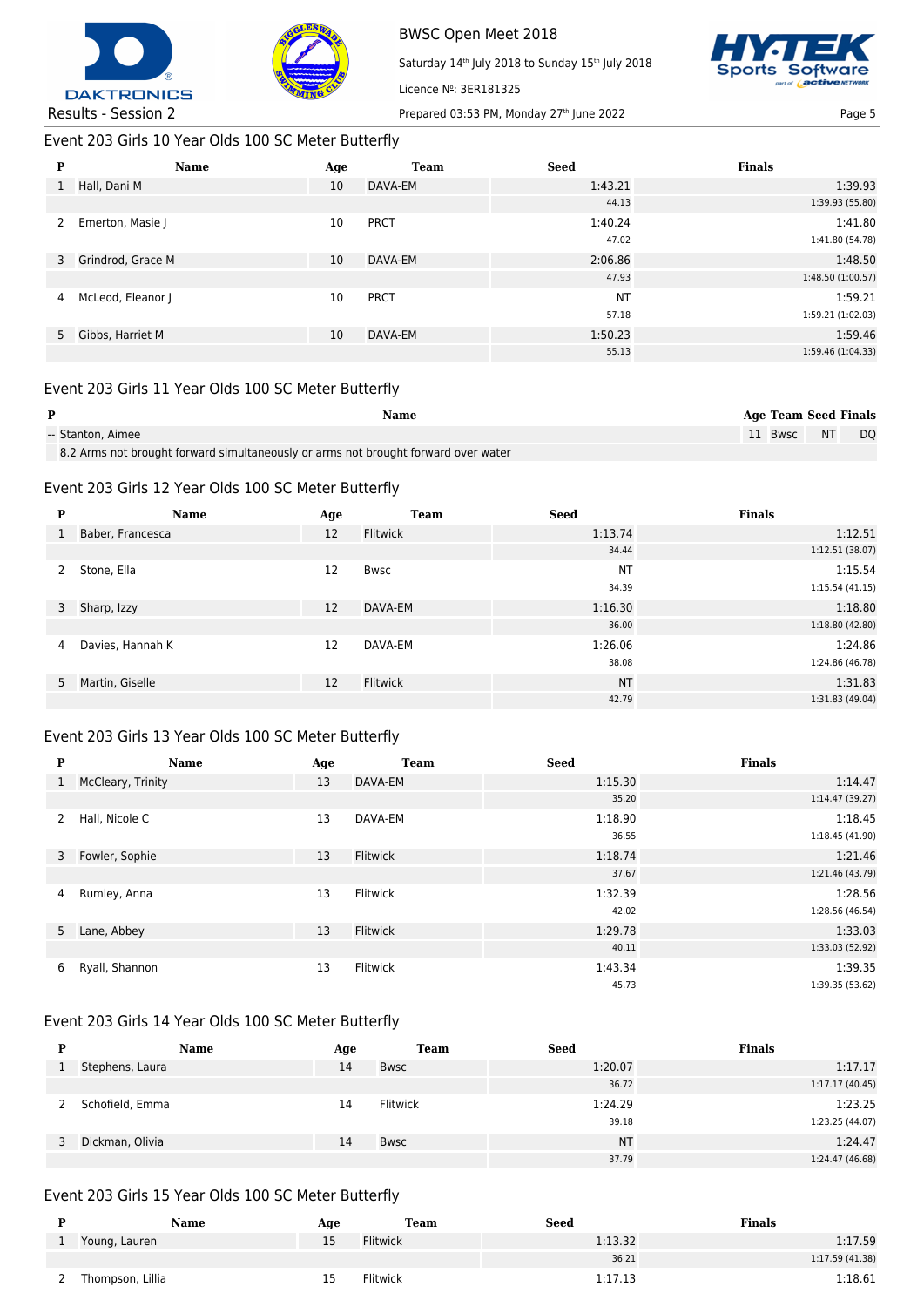



Saturday 14<sup>th</sup> July 2018 to Sunday 15<sup>th</sup> July 2018 Licence Nº: 3ER181325



|   | Name           | Age | Team     | <b>Seed</b> | <b>Finals</b>   |
|---|----------------|-----|----------|-------------|-----------------|
|   |                |     |          | 36.64       | 1:18.61(41.97)  |
| ◡ | Fowler, Olivia | 15  | Flitwick | 1:17.91     | 1:20.63         |
|   |                |     |          | 37.33       | 1:20.63 (43.30) |

# Event 203 Girls 16 & Over 100 SC Meter Butterfly

| P | Name               | Age | <b>Team</b> | <b>Seed</b> | <b>Finals</b>   |
|---|--------------------|-----|-------------|-------------|-----------------|
|   | Thomas, Beth       | 16  | Bwsc        | 1:10.17     | 1:12.77         |
|   |                    |     |             | 34.27       | 1:12.77 (38.50) |
|   | Hill, Amber        | 16  | Crusaders   | 1:10.90     | 1:12.91         |
|   |                    |     |             | 34.33       | 1:12.91 (38.58) |
|   | 3 Campbell, Kirsty | 16  | Bwsc        | 1:21.47     | 1:13.58         |
|   |                    |     |             | 33.60       | 1:13.58 (39.98) |
| 4 | Boost, Emma        | 16  | Flitwick    | 1:20.50     | 1:16.88         |
|   |                    |     |             | 35.85       | 1:16.88(41.03)  |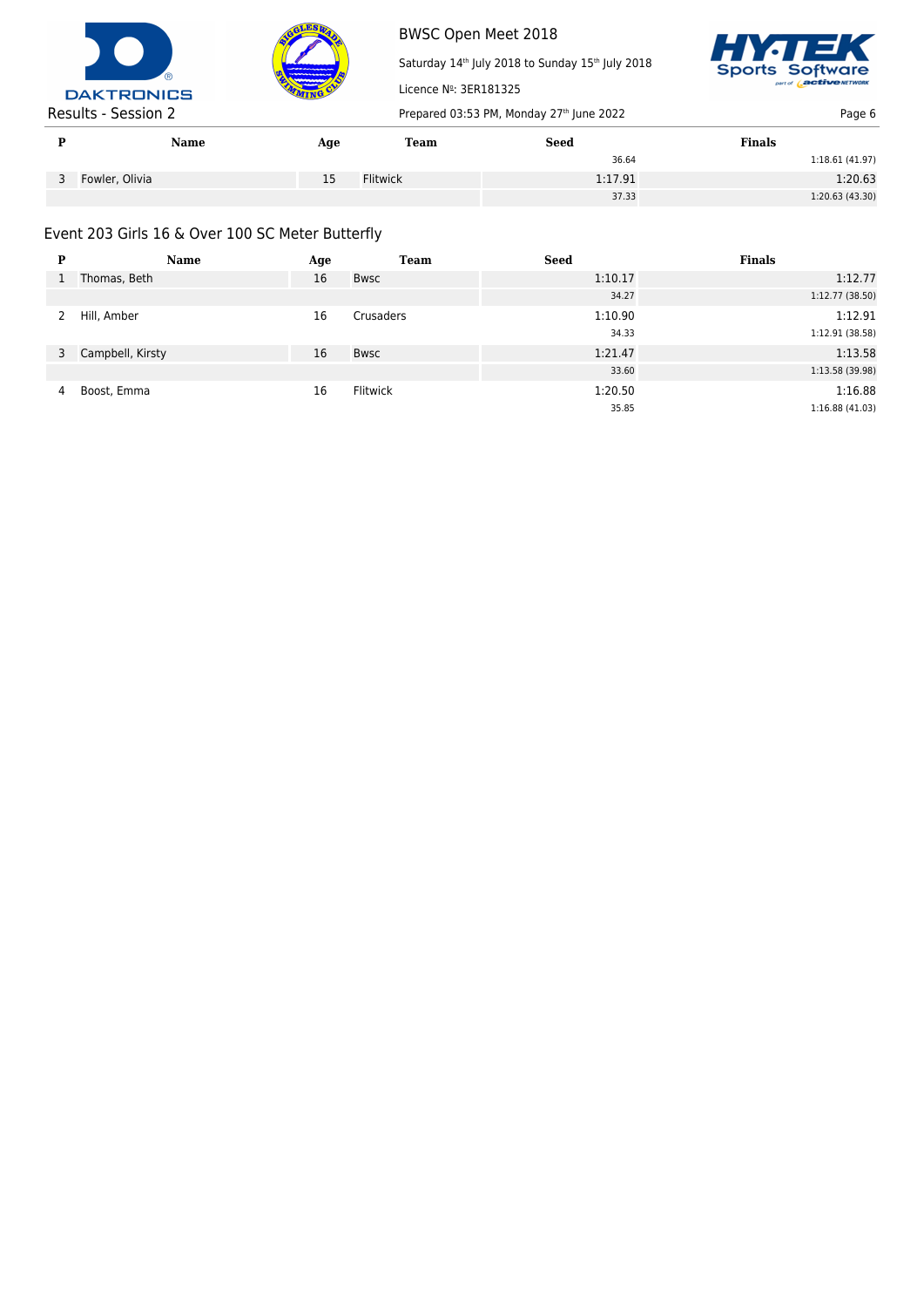



Saturday 14<sup>th</sup> July 2018 to Sunday 15<sup>th</sup> July 2018 Licence Nº: 3ER181325



# Event 204 Boys 10 Year Olds 50 SC Meter Butterfly

| P                                                                                  | Name | Age Team Seed Finals |                |
|------------------------------------------------------------------------------------|------|----------------------|----------------|
| 1 Close, Ryan                                                                      |      | 10 Bwsc 38.20 39.79  |                |
| -- Johnson, Liam                                                                   |      | 10 Flitwick NT DQ    |                |
| 8.2 Arms not brought forward simultaneously or arms not brought forward over water |      |                      |                |
| -- Baber, Joseph                                                                   |      | 10 Flitwick 52.80    | D <sub>O</sub> |
| 8.2 Arms not brought forward simultaneously or arms not brought forward over water |      |                      |                |

## Event 204 Boys 11 Year Olds 50 SC Meter Butterfly

| P                                                                                  | <b>Name</b><br>Age | Team                    |    | <b>Seed Finals</b> |
|------------------------------------------------------------------------------------|--------------------|-------------------------|----|--------------------|
| 1 Shaw, Harrison                                                                   |                    | 11 Flitwick 41.69 41.72 |    |                    |
| 2 Blackman, Finley                                                                 |                    | 11 Bwsc                 |    | 41.03 41.91        |
| 3 Perry, Elliott J                                                                 |                    | 11 PRCT                 |    | 44.31 42.33        |
| 4 Cheeseright, Alex                                                                |                    | 11 Bwsc                 |    | NT 45.95           |
| 5 Wojtowicz, Kamil                                                                 |                    | 11 PRCT                 |    | 46.26 46.68        |
| 6 Robbins, George                                                                  |                    | 11 DAVA-EM 50.65 48.99  |    |                    |
| -- Gnjatovic, Luka                                                                 |                    | 11 Bwsc                 | NT | DQ                 |
| 8.2 Arms not brought forward simultaneously or arms not brought forward over water |                    |                         |    |                    |

8.2 Arms not brought forward simultaneously or arms not brought forward over water

#### Event 204 Boys 12 Year Olds 50 SC Meter Butterfly

|   | Name           | Aqe | Team     | Seed  | <b>Finals</b> |
|---|----------------|-----|----------|-------|---------------|
|   | Close, Nathan  | ᅩ   | Bwsc     | 34.50 | 35.45         |
| - | Belcher, Guido | ᅩ   | Flitwick | ΝT    | 52.69         |

## Event 204 Boys 13 Year Olds 50 SC Meter Butterfly

| P  | <b>Name</b>           | Age | <b>Team</b>     | <b>Seed</b> | <b>Finals</b> |
|----|-----------------------|-----|-----------------|-------------|---------------|
|    | Mead, Billy           | 13  | <b>DUBT</b>     | 34.00       | 35.17         |
| 2  | Snelson, Ruben        | 13  | DAVA-EM         | 35.11       | 35.74         |
| 3  | Natawidjaja, Matthew  | 13  | DAVA-EM         | 36.60       | 36.61         |
| 4  | Roberts, Ryan S       | 13  | <b>PRCT</b>     | 36.60       | 38.25         |
| 5  | Parmar, Prem          | 13  | <b>Flitwick</b> | 39.58       | 38.39         |
| 6  | Raynham, Max          | 13  | Bwsc            | 40.30       | 38.81         |
|    | Canham-painter, Jason | 13  | <b>PRCT</b>     | 40.33       | 39.28         |
| 8  | Hickmott, Jake        | 13  | <b>Flitwick</b> | 39.55       | 39.89         |
| 9  | Martin, Oskar         | 13  | Flitwick        | <b>NT</b>   | 43.38         |
| 10 | Moon, Felix           | 13  | Flitwick        | 51.37       | 46.95         |

# Event 204 Boys 14 Year Olds 50 SC Meter Butterfly

| Name             | Age | Team            | <b>Seed</b> | <b>Finals</b> |
|------------------|-----|-----------------|-------------|---------------|
| Watson, Tyler    | 14  | <b>Flitwick</b> | 31.89       | 31.78         |
| Crowther, Oliver | 14  | <b>Bwsc</b>     | 31.20       | 32.41         |
| Beasley, Stanley | 14  | DAVA-EM         | 32.18       | 33.66         |
| Holmes, Adam     | 14  | Flitwick        | 35.68       | 35.52         |

# Event 204 Boys 15 Year Olds 50 SC Meter Butterfly

| Name              | Age | Team            | <b>Seed</b> | Finals |
|-------------------|-----|-----------------|-------------|--------|
| McFarland, Edward | 15  | <b>Flitwick</b> | 27.90       | 28.15  |
| Bunyard, Finn     | 15  | Crusaders       | 30.30       | 30.23  |
| Roberts, Ben A    | 15  | <b>PRCT</b>     | 33.04       | 32.98  |
| Moon, Isaac       |     | <b>Flitwick</b> | 32.15       | 33.23  |

#### Event 204 Boys 16 & Over 50 SC Meter Butterfly

|       | Name            | Age | Team            | <b>Seed</b> | <b>Finals</b> |
|-------|-----------------|-----|-----------------|-------------|---------------|
|       | Rodgers, Connor | 16  | <b>PRCT</b>     | 29.10       | 30.11         |
|       | Moore, James    | 29  | Flitwick        | 30.61       | 30.70         |
|       | Allen, Thomas   | 22  | <b>Flitwick</b> | 31.54       | 32.61         |
| 4     | Cummins, Philip | 17  | <b>Flitwick</b> | 33.03       | 33.42         |
| $- -$ | Tomlinson, Toby | 17  | Bwsc            | 31.53       | <b>NS</b>     |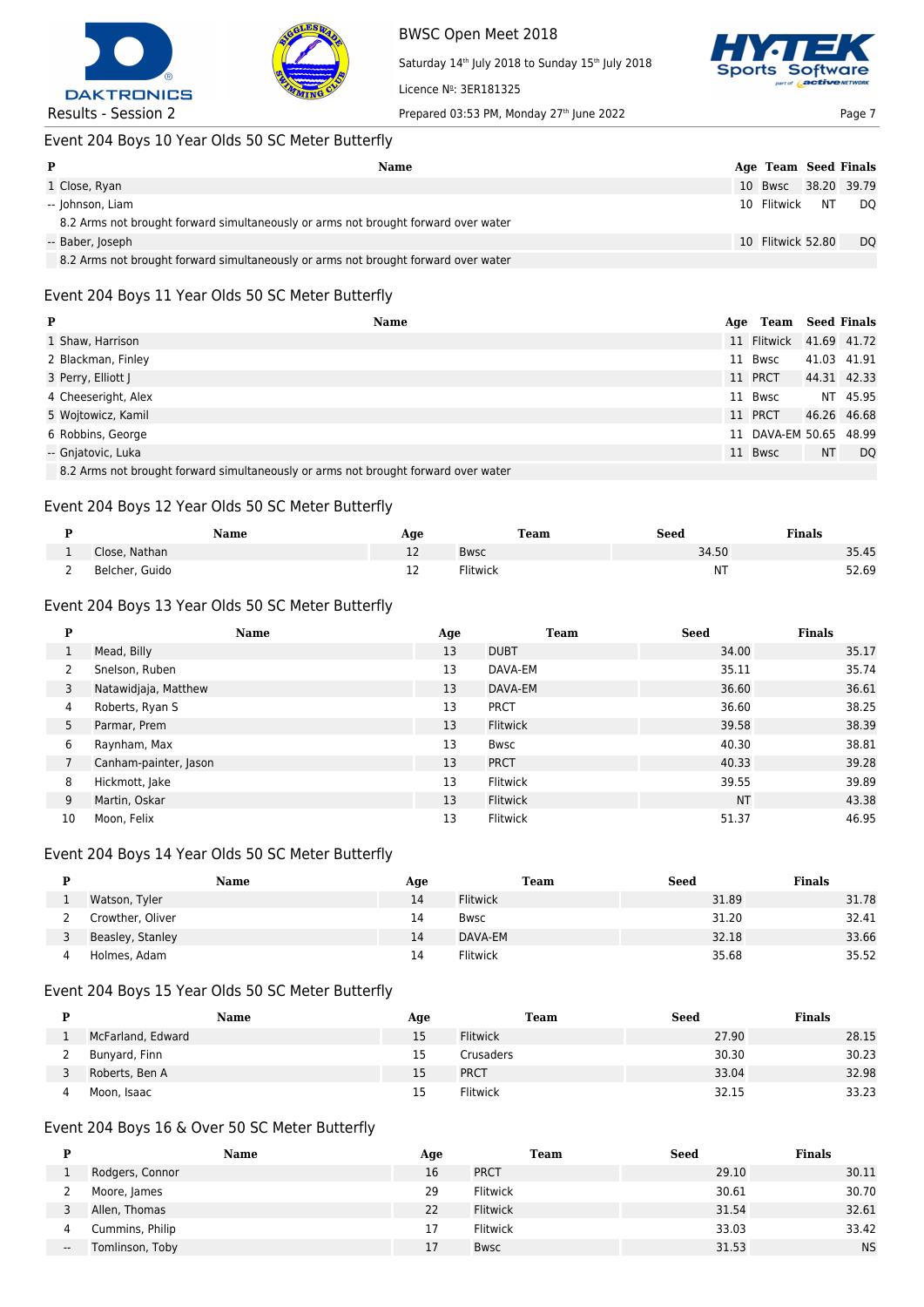



Saturday 14<sup>th</sup> July 2018 to Sunday 15<sup>th</sup> July 2018



Results - Session 2 Prepared 03:53 PM, Monday 27<sup>th</sup> June 2022 Page 8

### Event 205 Girls 10 Year Olds 50 SC Meter Breaststroke

| D                        | <b>Name</b>                         | Age | <b>Team</b> | Seed      | <b>Finals</b> |
|--------------------------|-------------------------------------|-----|-------------|-----------|---------------|
|                          | Walker, Sally-Ann                   | 10  | <b>Bwsc</b> | 50.80     | 50.66         |
|                          | Carter, Helena                      | 10  | Flitwick    | 53.79     | 52.99         |
| 3                        | Brown, Georgia M                    | 10  | <b>PRCT</b> | 58.14     | 54.50         |
| 4                        | McLeod, Eleanor J                   | 10  | <b>PRCT</b> | 54.21     | 54.95         |
| 5                        | Tillin, Isobel C                    | 10  | <b>PRCT</b> | <b>NT</b> | 1:00.41       |
| $\overline{\phantom{a}}$ | McLeod, Annie L                     | 10  | <b>PRCT</b> | 51.40     | DQ            |
|                          | 4.4 Starting before starting signal |     |             |           |               |

Licence Nº: 3ER181325

# Event 205 Girls 11 Year Olds 50 SC Meter Breaststroke

|   | Name              | Age | Team            | <b>Seed</b> | <b>Finals</b> |
|---|-------------------|-----|-----------------|-------------|---------------|
|   | Doxford, Florence | 11  | <b>Flitwick</b> | <b>NT</b>   | 44.94         |
|   | Stanton, Aimee    | 11  | Bwsc            | 47.45       | 45.03         |
|   | Titchener, Lauren | 11  | <b>Bwsc</b>     | 46.50       | 45.59         |
| 4 | Larbey, Holly     | 11  | Bwsc            | 55.19       | 51.88         |
| כ | Togher, Caitlin   | 11  | <b>Bwsc</b>     | 53.76       | 52.52         |
| b | Bird, Emma C      |     | <b>PRCT</b>     | 57.30       | 54.33         |

# Event 205 Girls 12 Year Olds 50 SC Meter Breaststroke

| P  | <b>Name</b>          | Age | Team            | <b>Seed</b> | <b>Finals</b> |
|----|----------------------|-----|-----------------|-------------|---------------|
|    | Bunyard, Skye        | 12  | Crusaders       | 39.78       | 40.61         |
|    | Blackmore, Ruby      | 12  | <b>Flitwick</b> | 41.54       | 43.00         |
| 3  | Shanley, Mollie R    | 12  | <b>PRCT</b>     | 49.17       | 45.75         |
| 4  | Davies, Hannah K     | 12  | DAVA-EM         | 50.30       | 46.48         |
| 5  | Eyton-Jones, Orla    | 12  | DAVA-EM         | 48.50       | 47.22         |
| 6  | Bygrave, Isabel      | 12  | <b>Bwsc</b>     | 52.62       | 50.65         |
|    | Walker, Paige        | 12  | Flitwick        | 47.11       | 51.99         |
| 8  | Cummins, Ryhanna     | 12  | Flitwick        | 56.58       | 52.01         |
| 9  | Boost, Leah          | 12  | Flitwick        | 1:02.05     | 57.62         |
| 10 | De Filippo, Jennifer | 12  | <b>Flitwick</b> | NT          | 1:02.87       |

## Event 205 Girls 13 Year Olds 50 SC Meter Breaststroke

| P              | <b>Name</b>         | Age | Team            | <b>Seed</b> | <b>Finals</b> |
|----------------|---------------------|-----|-----------------|-------------|---------------|
|                | Brakenbury, Jasmine | 13  | <b>HITT</b>     | 37.40       | 37.98         |
| 2              | Miller, Eloisa      | 13  | Flitwick        | 37.42       | 39.62         |
| 3              | Stanton, Toni       | 13  | <b>Bwsc</b>     | 44.47       | 43.33         |
| 4              | Brown, Eloise C     | 13  | <b>PRCT</b>     | 44.42       | 43.54         |
| 5              | Hall, Nicole C      | 13  | DAVA-EM         | 43.58       | 43.68         |
| 6              | Matthews, Carys L   | 13  | <b>PRCT</b>     | 43.69       | 45.19         |
| $\overline{7}$ | Ryall, Ruby         | 13  | <b>Flitwick</b> | 47.77       | 48.55         |
| 8              | Lane, Abbey         | 13  | <b>Flitwick</b> | 49.66       | 48.73         |
| 9              | Ryall, Shannon      | 13  | <b>Flitwick</b> | 50.93       | 50.13         |
| 10             | Rumley, Anna        | 13  | <b>Flitwick</b> | 1:00.89     | 52.94         |
| 11             | Day, Caitlin        | 13  | <b>Bwsc</b>     | 57.69       | 1:03.60       |

## Event 205 Girls 14 Year Olds 50 SC Meter Breaststroke

| P  | <b>Name</b>         | Age | <b>Team</b>     | <b>Seed</b> | <b>Finals</b> |
|----|---------------------|-----|-----------------|-------------|---------------|
|    | Andrews, Rachel     | 14  | Bwsc            | 37.10       | 37.91         |
| 2  | Porzio, Isabella    | 14  | <b>DUBT</b>     | 37.80       | 39.75         |
| 3  | Ubaviciute, Andre   | 14  | <b>SLCC</b>     | 40.15       | 42.12         |
| 4  | Nicolaides, Helena  | 14  | <b>Bwsc</b>     | 44.01       | 43.62         |
| 5  | Dickman, Olivia     | 14  | Bwsc            | 43.66       | 44.37         |
| 6  | Phillips, Madeleine | 14  | <b>Flitwick</b> | 42.76       | 44.82         |
|    | Marsden, Willow     | 14  | Bwsc            | <b>NT</b>   | 44.92         |
| 8  | Coates, Anna V      | 14  | DAVA-EM         | 45.92       | 45.10         |
| 9  | Brown, Leah F       | 14  | <b>PRCT</b>     | 46.23       | 45.94         |
| 10 | Dixon, Susannah     | 14  | Bwsc            | 50.35       | 48.46         |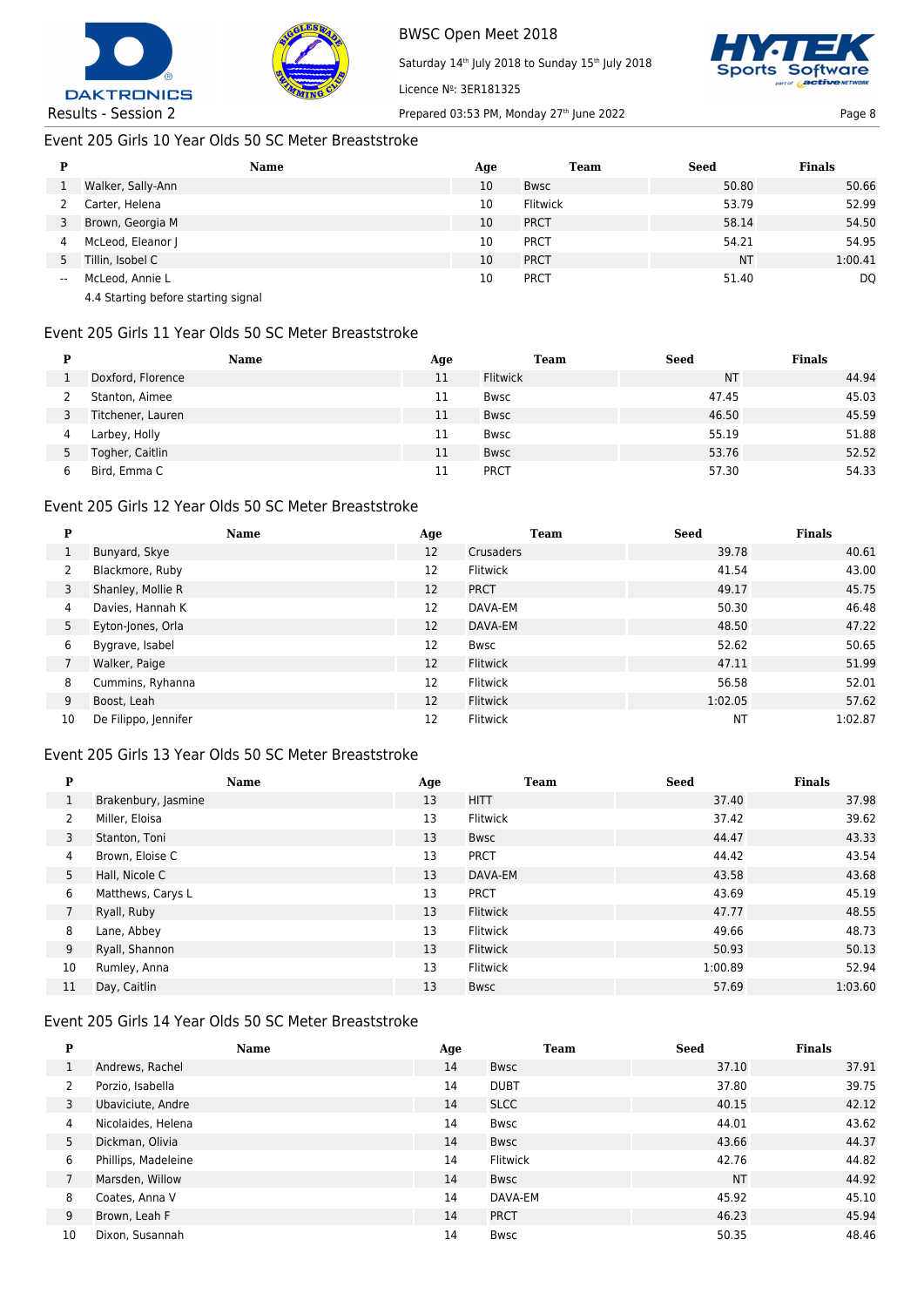



Licence Nº: 3ER181325

Saturday 14<sup>th</sup> July 2018 to Sunday 15<sup>th</sup> July 2018



Results - Session 2 Prepared 03:53 PM, Monday 27<sup>th</sup> June 2022 Page 9 Page 9

# Event 205 Girls 15 Year Olds 50 SC Meter Breaststroke

| P | <b>Name</b>        | Age | Team            | <b>Seed</b> | <b>Finals</b> |
|---|--------------------|-----|-----------------|-------------|---------------|
|   | Holroyd, Kayleigh  | 15  | <b>LBZT</b>     | 38.58       | 37.38         |
|   | Dickson, Holly L   | 15  | <b>PRCT</b>     | 37.41       | 38.71         |
|   | Thompson, Imogen   | 15  | <b>Flitwick</b> | 38.39       | 40.07         |
| 4 | Thompson, Lillia   | 15  | Flitwick        | 41.09       | 41.35         |
|   | Mason, Rhea        | 15  | <b>Bwsc</b>     | 45.81       | 41.97         |
| 6 | Hughes, Cara L     | 15  | <b>PRCT</b>     | 41.34       | 43.40         |
|   | Gore, Alice        | 15  | <b>PRCT</b>     | 42.92       | 45.00         |
| 8 | Cheeseright, Katie | 15  | <b>Bwsc</b>     | 43.32       | 45.42         |

## Event 205 Girls 16 & Over 50 SC Meter Breaststroke

|   | Name          | Age | Team        | Seed  | Finals |
|---|---------------|-----|-------------|-------|--------|
|   | Gore, Jasmine | 16  | <b>PRCT</b> | 36.98 | 39.67  |
| - | Hill, Amber   | 16  | crusaders.  | 38.38 | 39.82  |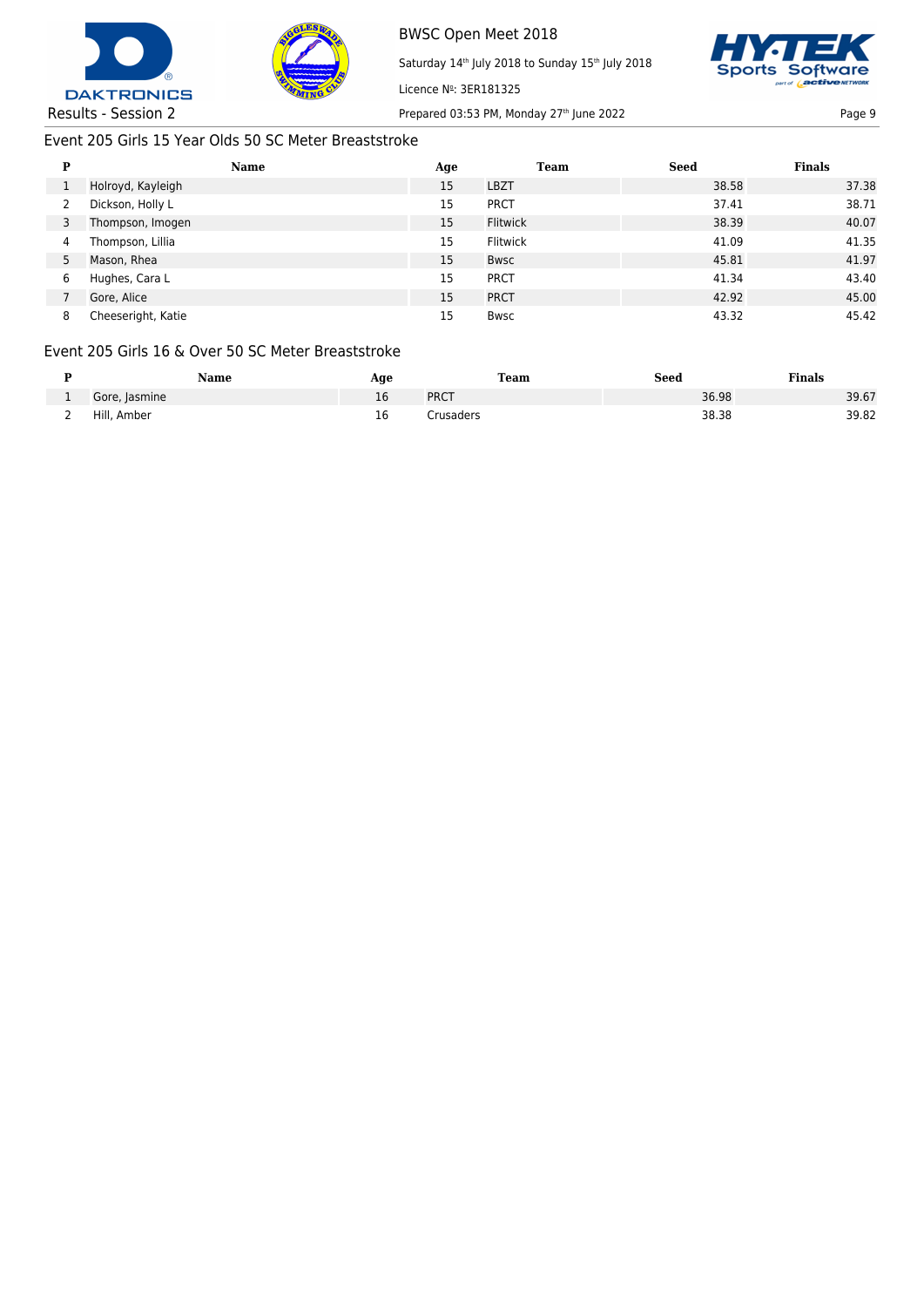



Saturday 14<sup>th</sup> July 2018 to Sunday 15<sup>th</sup> July 2018



Results - Session 2 Prepared 03:53 PM, Monday 27<sup>th</sup> June 2022 Page 10

# Event 206 Boys 10 Year Olds 200 SC Meter Freestyle

| P | Name                 | Age |                 | <b>Team</b>     | <b>Seed</b>     | <b>Finals</b>   |
|---|----------------------|-----|-----------------|-----------------|-----------------|-----------------|
|   | 1 Close, Ryan        | 10  | <b>Bwsc</b>     |                 | 3:14.46         | 3:02.96         |
|   |                      |     | 42.52           | 1:31.57 (49.05) | 2:20.67 (49.10) | 3:02.96 (42.29) |
|   | Carter, Daniel       | 10  | <b>Flitwick</b> |                 | 3:38.95         | 3:16.50         |
|   |                      |     | 42.99           | 1:34.17(51.18)  | 2:27.61 (53.44) | 3:16.50(48.89)  |
|   | 3 Johnson, Liam      | 10  | <b>Flitwick</b> |                 | <b>NT</b>       | 3:20.21         |
|   |                      |     | 43.97           | 1:37.14(53.17)  | 2:30.70 (53.56) | 3:20.21 (49.51) |
| 4 | MacDonald, Archibald | 10  | <b>PRCT</b>     |                 | 3:31.06         | 3:21.79         |
|   |                      |     | 48.00           | 1:41.53 (53.53) | 2:34.97 (53.44) | 3:21.79 (46.82) |

Licence Nº: 3ER181325

# Event 206 Boys 11 Year Olds 200 SC Meter Freestyle

| P           | Name              | Age |                 | <b>Team</b>     | <b>Seed</b>     | <b>Finals</b>   |
|-------------|-------------------|-----|-----------------|-----------------|-----------------|-----------------|
|             | Cheeseright, Alex | 11  | <b>Bwsc</b>     |                 | 2:55.79         | 2:45.13         |
|             |                   |     | 37.31           | 1:20.07 (42.76) | 2:03.40 (43.33) | 2:45.13(41.73)  |
| 2           | Blackman, Finley  | 11  | <b>Bwsc</b>     |                 | 2:53.37         | 2:46.37         |
|             |                   |     | 37.92           | 1:20.74 (42.82) | 2:04.48 (43.74) | 2:46.37 (41.89) |
|             | 3 Gnjatovic, Luka | 11  | <b>Bwsc</b>     |                 | <b>NT</b>       | 3:05.15         |
|             |                   |     | 42.68           | 1:31.24 (48.56) | 2:20.41(49.17)  | 3:05.15(44.74)  |
| 4           | Perry, Elliott J  | 11  | <b>PRCT</b>     |                 | 3:00.28         | 3:05.70         |
|             |                   |     | 40.78           | 1:28.44 (47.66) | 2:18.73 (50.29) | 3:05.70 (46.97) |
|             | 5 Robbins, George | 11  | DAVA-EM         |                 | 3:16.30         | 3:08.32         |
|             |                   |     | 40.70           | 1:30.68 (49.98) | 2:19.81 (49.13) | 3:08.32 (48.51) |
| 6           | Vesztrocy, Joe    | 11  | <b>Flitwick</b> |                 | 3:15.49         | 3:21.04         |
|             |                   |     | 48.05           | 1:41.15(53.10)  | 2:33.60 (52.45) | 3:21.04 (47.44) |
| $7^{\circ}$ | Smeaton, Kye L    | 11  | <b>PRCT</b>     |                 | <b>NT</b>       | 3:24.36         |
|             |                   |     | 43.80           | 1:37.78 (53.98) | 2:32.48 (54.70) | 3:24.36 (51.88) |

# Event 206 Boys 12 Year Olds 200 SC Meter Freestyle

| Name              | Aqe |             | Team  |                | <b>Seed</b>     | <b>Finals</b>   |
|-------------------|-----|-------------|-------|----------------|-----------------|-----------------|
| MacDonald, Jack H |     | <b>PRCT</b> |       |                | 2:41.13         | 2:34.76         |
|                   |     |             | 35.89 | 1:16.04(40.15) | 1:56.52 (40.48) | 2:34.76 (38.24) |
| Malone, Jack D    |     | PRCT        |       |                | NΤ              | 3:23.76         |
|                   |     |             | 44.87 | 1:36.98(52.11) | 2:26.90 (49.92) | 3:23.76 (56.86) |

## Event 206 Boys 13 Year Olds 200 SC Meter Freestyle

| P            | <b>Name</b>           | Age |                 | <b>Team</b>     | <b>Seed</b>     | <b>Finals</b>     |
|--------------|-----------------------|-----|-----------------|-----------------|-----------------|-------------------|
| $\mathbf{1}$ | Turner, Lenny         | 13  | <b>Bwsc</b>     |                 | 2:33.60         | 2:27.12           |
|              |                       |     | 34.63           | 1:12.72 (38.09) | 1:51.02 (38.30) | 2:27.12 (36.10)   |
| 2            | Snelson, Ruben        | 13  | DAVA-EM         |                 | 2:30.38         | 2:27.89           |
|              |                       |     | 34.34           | 1:12.86 (38.52) | 1:51.62 (38.76) | 2:27.89 (36.27)   |
| 3            | Hickmott, Jake        | 13  | <b>Flitwick</b> |                 | 2:33.62         | 2:33.55           |
|              |                       |     | 35.38           | 1:15.18(39.80)  | 1:54.41 (39.23) | 2:33.55 (39.14)   |
| 4            | Sweeney, Conor        | 13  | Flitwick        |                 | 2:43.10         | 2:38.18           |
|              |                       |     | 35.84           | 1:16.16(40.32)  | 1:57.91 (41.75) | 2:38.18 (40.27)   |
| 5            | Natawidjaja, Matthew  | 13  | DAVA-EM         |                 | 2:54.70         | 2:40.56           |
|              |                       |     | 35.62           | 1:17.51(41.89)  | 2:01.15(43.64)  | 2:40.56 (39.41)   |
| 6            | Wojtowicz, Jan        | 13  | PRCT            |                 | 2:58.35         | 2:40.93           |
|              |                       |     | 38.27           | 1:20.04 (41.77) | 1:59.26 (39.22) | 2:40.93 (41.67)   |
| $7^{\circ}$  | Martindale, Ben       | 13  | DAVA-EM         |                 | 2:55.23         | 2:42.67           |
|              |                       |     | 37.51           | 1:20.37 (42.86) | 2:03.72 (43.35) | 2:42.67 (38.95)   |
| 8            | Parmar, Prem          | 13  | Flitwick        |                 | 3:10.11         | 2:47.03           |
|              |                       |     | 37.68           | 1:20.77 (43.09) | 2:06.61(45.84)  | 2:47.03 (40.42)   |
| 9            | Canham-painter, Jason | 13  | <b>PRCT</b>     |                 | 3:10.50         | 2:47.14           |
|              |                       |     | 38.71           | 1:22.33(43.62)  | 2:08.30 (45.97) | 2:47.14 (38.84)   |
| 10           | Moon, Felix           | 13  | Flitwick        |                 | 2:43.85         | 2:53.96           |
|              |                       |     |                 | 38.03           | 1:22.77 (44.74) | 2:53.96 (1:31.19) |
| 11           | Martin, Oskar         | 13  | Flitwick        |                 | <b>NT</b>       | 3:00.45           |
|              |                       |     | 40.76           | 1:27.53(46.77)  | 2:14.29(46.76)  | 3:00.45(46.16)    |
| 12           | Otah, Aaron H         | 13  | <b>PRCT</b>     |                 | <b>NT</b>       | 3:15.39           |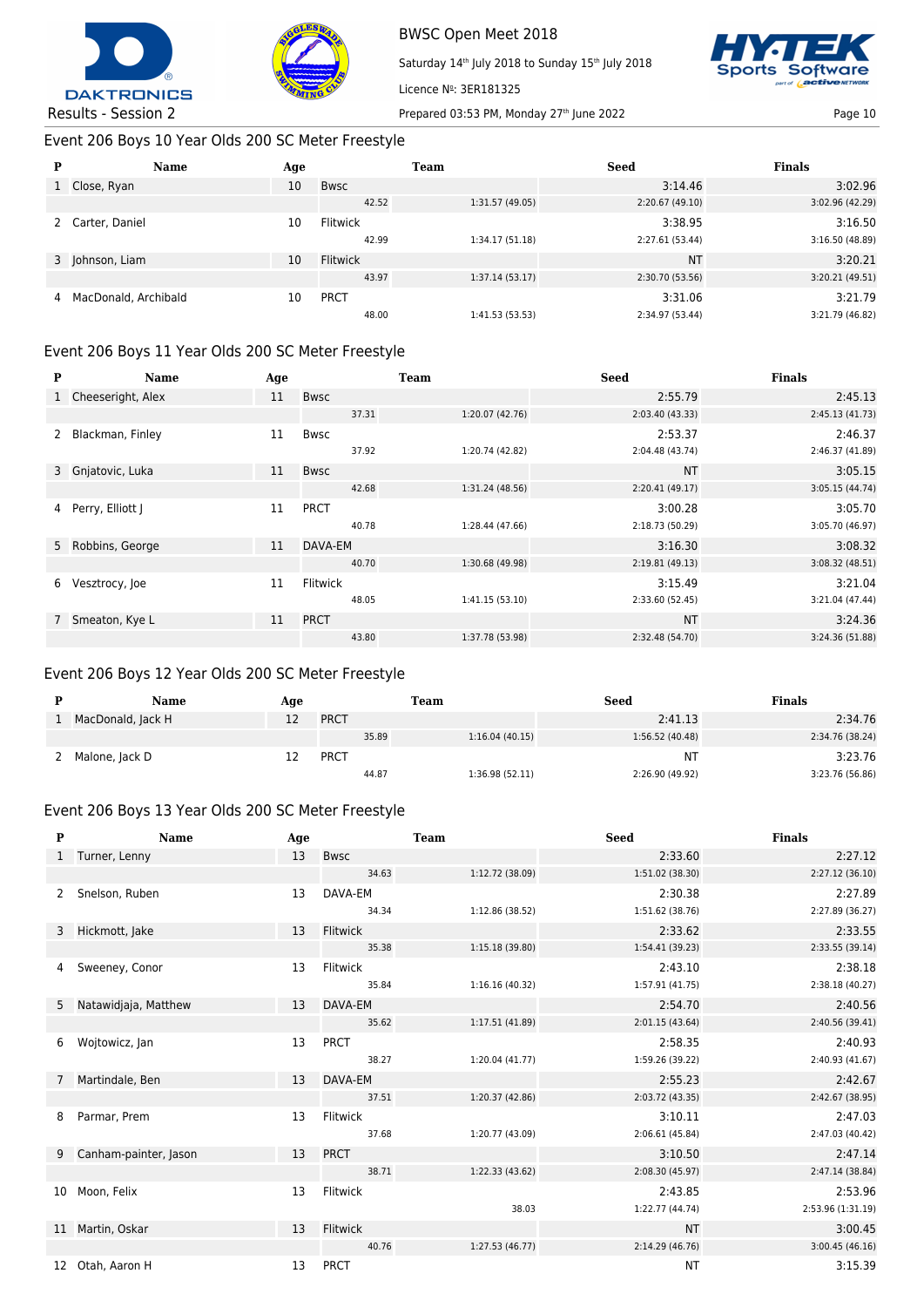



Saturday 14<sup>th</sup> July 2018 to Sunday 15<sup>th</sup> July 2018 ware

Results - Session 2 Prepared 03:53 PM, Monday 27<sup>th</sup> June 2022 Page 11 **P Name Age Team Seed Finals**

Licence Nº: 3ER181325

# 43.93 1:32.71 (48.78) 2:20.40 (47.69) 3:15.39 (54.99)

# Event 206 Boys 14 Year Olds 200 SC Meter Freestyle

| P | <b>Name</b>       | Age |                 | Team            | Seed            | <b>Finals</b>   |
|---|-------------------|-----|-----------------|-----------------|-----------------|-----------------|
| 1 | Townsend, Sam     | 14  | <b>Bwsc</b>     |                 | 2:08.15         | 2:06.43         |
|   |                   |     | 28.56           | 1:00.13(31.57)  | 1:33.09 (32.96) | 2:06.43 (33.34) |
|   | Watson, Tyler     | 14  | <b>Flitwick</b> |                 | 2:11.46         | 2:11.48         |
|   |                   |     | 29.67           | 1:02.78(33.11)  | 1:37.38 (34.60) | 2:11.48(34.10)  |
|   | 3 Blackman, Harry | 14  | <b>Bwsc</b>     |                 | 2:18.53         | 2:24.40         |
|   |                   |     | 32.62           | 1:09.51 (36.89) | 1:47.94 (38.43) | 2:24.40 (36.46) |
| 4 | Holmes, Adam      | 14  | Flitwick        |                 | 2:28.75         | 2:30.75         |
|   |                   |     | 34.96           | 1:13.67(38.71)  | 1:52.75 (39.08) | 2:30.75 (38.00) |

# Event 206 Boys 15 Year Olds 200 SC Meter Freestyle

|              | <b>Name</b>          | Age |             | Team           | Seed            | <b>Finals</b>   |
|--------------|----------------------|-----|-------------|----------------|-----------------|-----------------|
| $\mathbf{1}$ | Robins, Will         | 15  | <b>Bwsc</b> |                | 2:10.00         | 2:13.02         |
|              |                      |     | 30.50       | 1:04.27(33.77) | 1:39.12 (34.85) | 2:13.02 (33.90) |
|              | Moon, Isaac          | 15  | Flitwick    |                | 2:16.66         | 2:17.20         |
|              |                      |     | 31.22       | 1:06.36(35.14) | 1:42.81 (36.45) | 2:17.20 (34.39) |
|              | 3 Lillywhite, Austin | 15  | Bwsc        |                | 2:16.58         | 2:22.04         |
|              |                      |     | 32.38       | 1:08.89(36.51) | 1:45.35 (36.46) | 2:22.04 (36.69) |

## Event 206 Boys 16 & Over 200 SC Meter Freestyle

| P            | Name             | Age |                 | <b>Team</b>     | <b>Seed</b>     | <b>Finals</b>   |
|--------------|------------------|-----|-----------------|-----------------|-----------------|-----------------|
| $\mathbf{1}$ | Loc, Stephen     | 16  | DAVA-EM         |                 | 2:07.47         | 2:04.14         |
|              |                  |     | 29.03           | 1:00.08(31.05)  | 1:31.93(31.85)  | 2:04.14(32.21)  |
|              | McFarland, James | 17  | Flitwick        |                 | 2:02.96         | 2:06.43         |
|              |                  |     | 29.27           | 1:01.05 (31.78) | 1:33.97 (32.92) | 2:06.43 (32.46) |
|              | 3 Cook, James    | 19  | Bwsc            |                 | 2:06.24         | 2:07.11         |
|              |                  |     | 29.78           | 1:02.61(32.83)  | 1:35.57 (32.96) | 2:07.11 (31.54) |
| 4            | Snelson, Skip    | 16  | DAVA-EM         |                 | 2:10.16         | 2:09.39         |
|              |                  |     | 28.96           | 1:02.04 (33.08) | 1:36.00 (33.96) | 2:09.39 (33.39) |
|              | 5 Allen, Thomas  | 22  | <b>Flitwick</b> |                 | 2:13.66         | 2:18.31         |
|              |                  |     | 32.53           | 1:07.88(35.35)  | 1:43.73 (35.85) | 2:18.31(34.58)  |